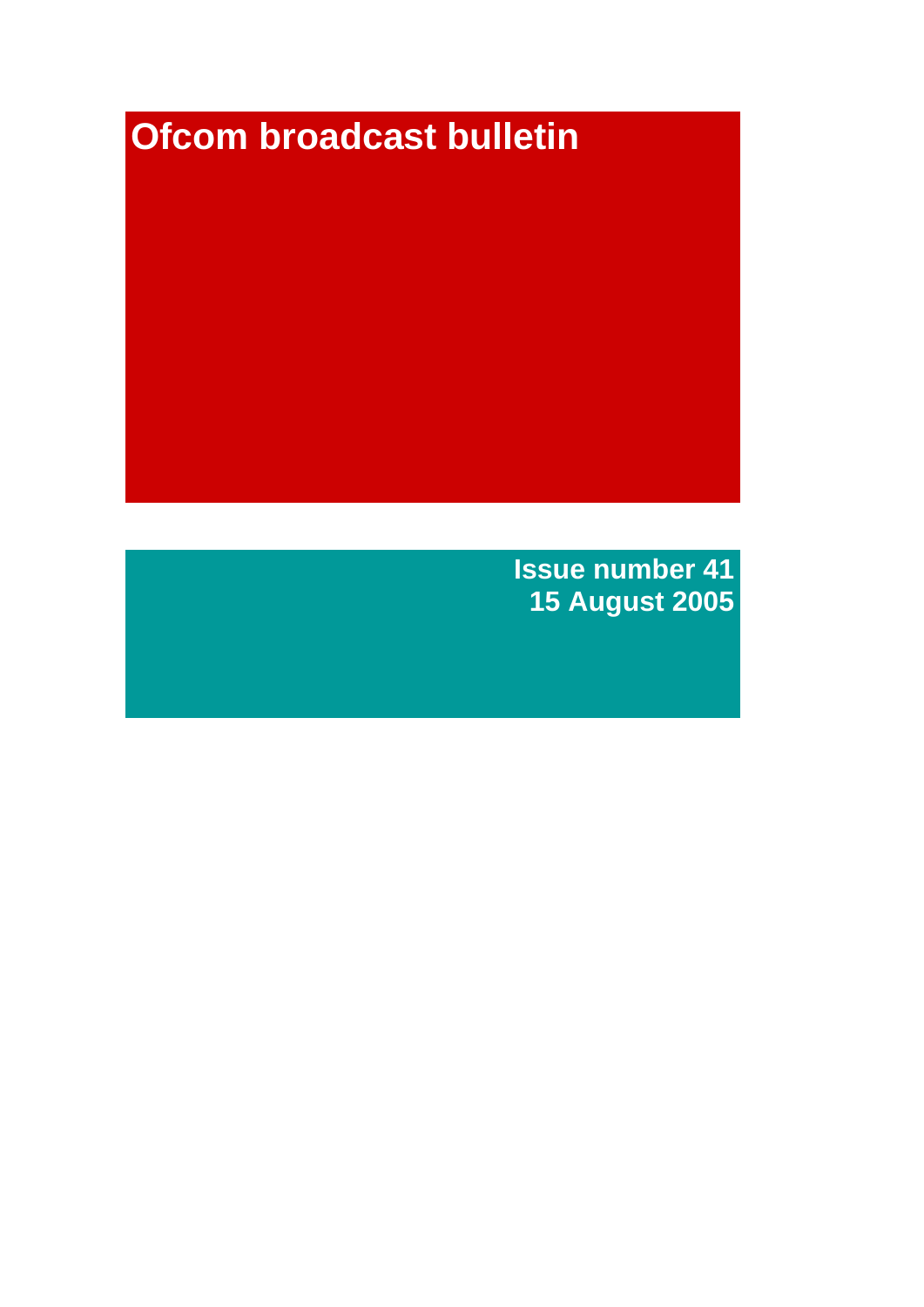Ofcom broadcast bulletin 41 15 August 2005

## **Contents**

| Introduction           | З |
|------------------------|---|
| <b>Standards cases</b> |   |
| Sanction               | 4 |
| In Breach              | 5 |
| Resolved               | 8 |

# **Fairness and Privacy cases**

| Not Upheld | 11 |
|------------|----|
|            |    |

Other programmes not in breach/outside remit 12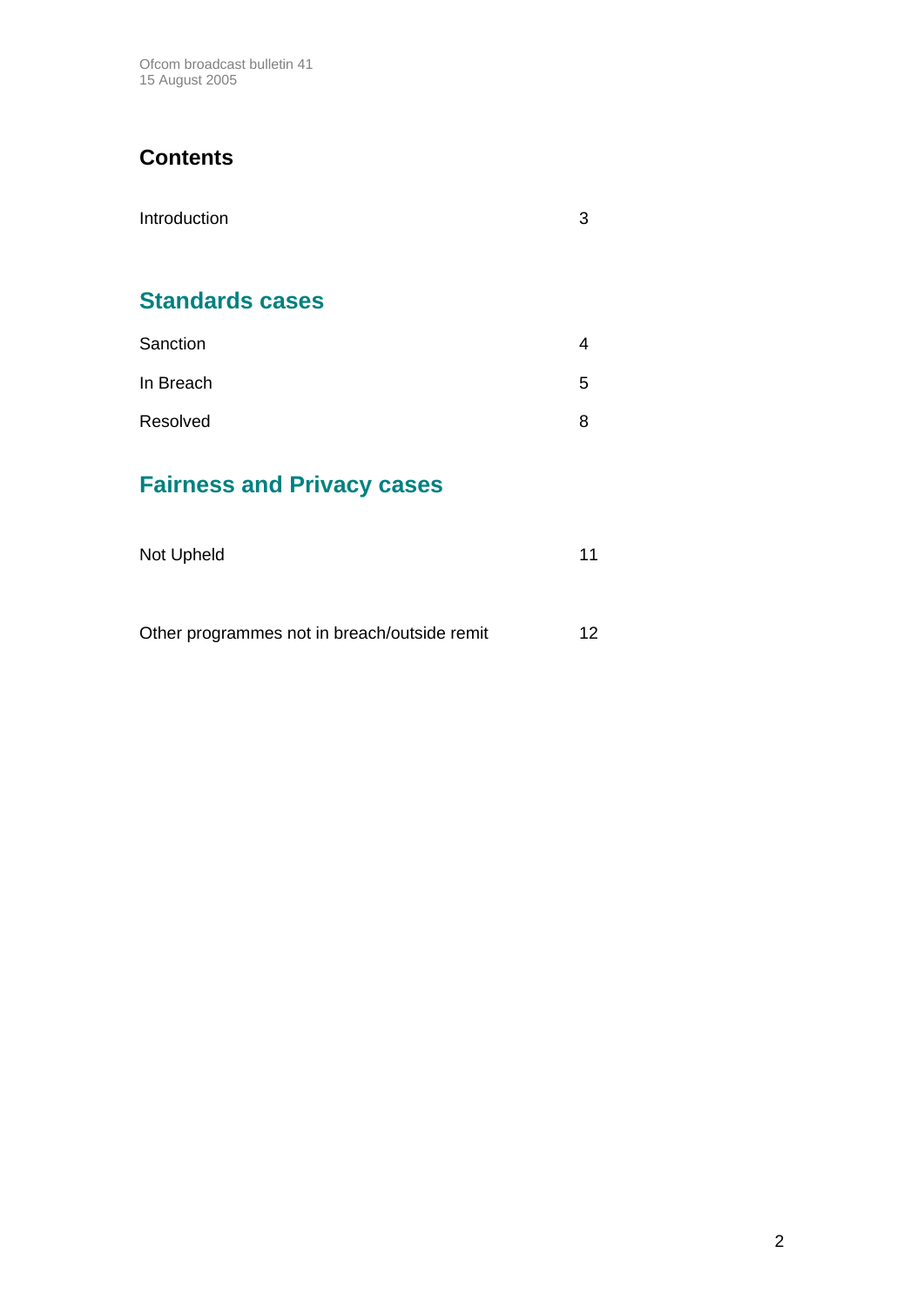## **Introduction**

Ofcom's Broadcasting Code took effect on 25 July 2005 (with the exception of Rule 10.17 which came into effect on 1 July 2005). This Code is used to assess the compliance of all programmes broadcast on or after 25 July 2005. The Broadcasting Code can be found at http://www.ofcom.org.uk/tv/ifi/codes/bcode/

The Rules on the Amount and Distribution of Advertising (RADA) apply to advertising issues within Ofcom's remit from 25 July 2005. The Rules can be found at http://www.ofcom.org.uk/tv/ifi/codes/advertising/#content

The Communications Act 2003 allowed for the codes of the legacy regulators to remain in force until such time as Ofcom developed its own Code. While Ofcom has now published its Broadcasting Code, the following legacy Codes apply to content broadcast before 25 July 2005.

- Advertising and Sponsorship Code (Radio Authority)
- News & Current Affairs Code and Programme Code (Radio Authority)
- Code on Standards (Broadcasting Standards Commission)
- Code on Fairness and Privacy (Broadcasting Standards Commission)
- Programme Code (Independent Television Commission)
- Programme Sponsorship Code (Independent Television Commission)
- Rules on the Amount and Distribution of Advertising

From time to time adjudications relating to advertising content may appear in the bulletin in relation to areas of advertising regulation which remain with Ofcom (including the application of statutory sanctions by Ofcom).

*Copies of the full adjudications for Upheld and Not Upheld Fairness and Privacy cases can be found on the Ofcom website: www.ofcom.org.uk*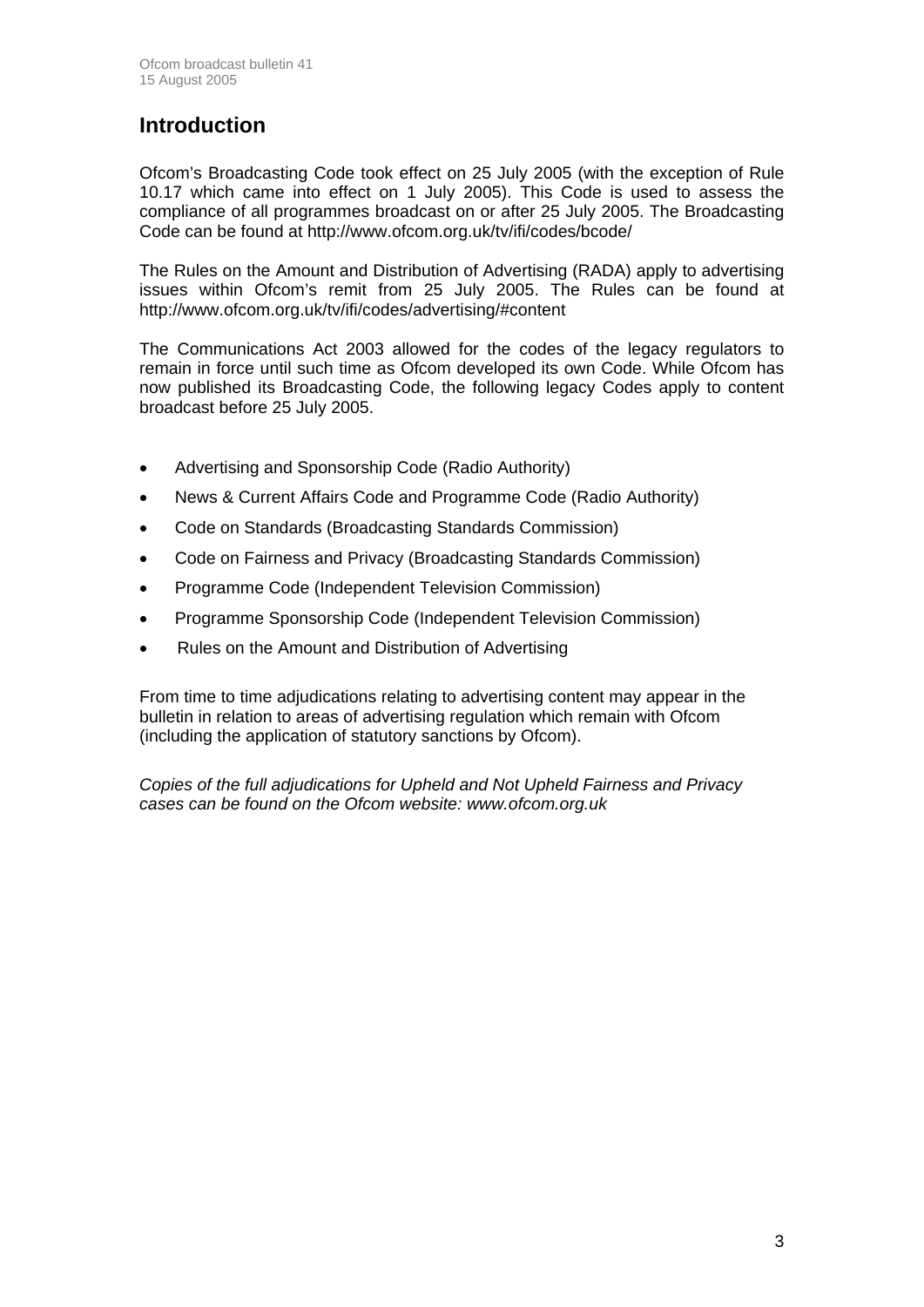# **Standards cases**

## **Sanction**

#### **Channel Four Television Corporation**

*Richard and Judy, 19 July 2004* 

On 3 August 2005, Ofcom published its decision to impose a financial sanction on Channel Four Television Corporation for giving undue prominence to a commercial product in breach of section 8.4 of Ofcom's Programme Code (ex- ITC).

On 18 May 2004, the *Richard and Judy* show, on Channel Four, broadcast a videotape item and discussion on the dangers of excessive caffeine intake. On 19 July 2004, an apology and correction was given in the *Richard and Judy* show by Richard Madeley, stating that there had been factual inaccuracies in the 18 May 2004 item. This was followed by a videotape item in which the benefits of caffeine were examined, with particular emphasis on the "caffeine energy drink" Red Bull.

The Committee considered that whilst the broadcast of 19 July 2004 was clearly intended to make amends for the errors contained in the earlier broadcast, Channel 4 Television had demonstrated uncharacteristically poor judgement resulting in what appeared to be, at the very least, a loss of editorial control. This culminated in the distinct impression that the programme had come under external commercial influence, giving Red Bull undue prominence, both in the number of direct references to that product and also in the use of an "expert" and sporting personalities linked to the product and extolling the benefits of caffeine and Red Bull.

The Committee viewed the Code breach as sufficiently serious to merit the imposition of a statutory sanction. The material very clearly breached the Code and Channel 4 Television had accepted Ofcom's Finding that it was in breach of section 8.4 of the Code. Whilst the Committee took into account Channel 4 Television's overall good compliance record (particularly given its statutory remit to innovate), it also noted that it had been found in breach in 2003 in relation to material broadcast on the *Richard and Judy* programme (which had been found to be misleading). On that occasion Channel 4 Television had not been subject to any sanction.

Taking all relevant factors into account, the Committee determined that the Code breach was sufficiently serious that a sanction by way of a financial penalty was necessary together with a direction to broadcast a statement of Ofcom's finding. The Committee considered that, in view of the seriousness of the infringement and taking into account all the circumstances, an appropriate fine was £5,000 payable to Ofcom for forwarding to the Treasury.

The full text of this decision can be found at http://www.ofcom.org.uk/tv/obb/ocsc\_adjud/channel4.pdf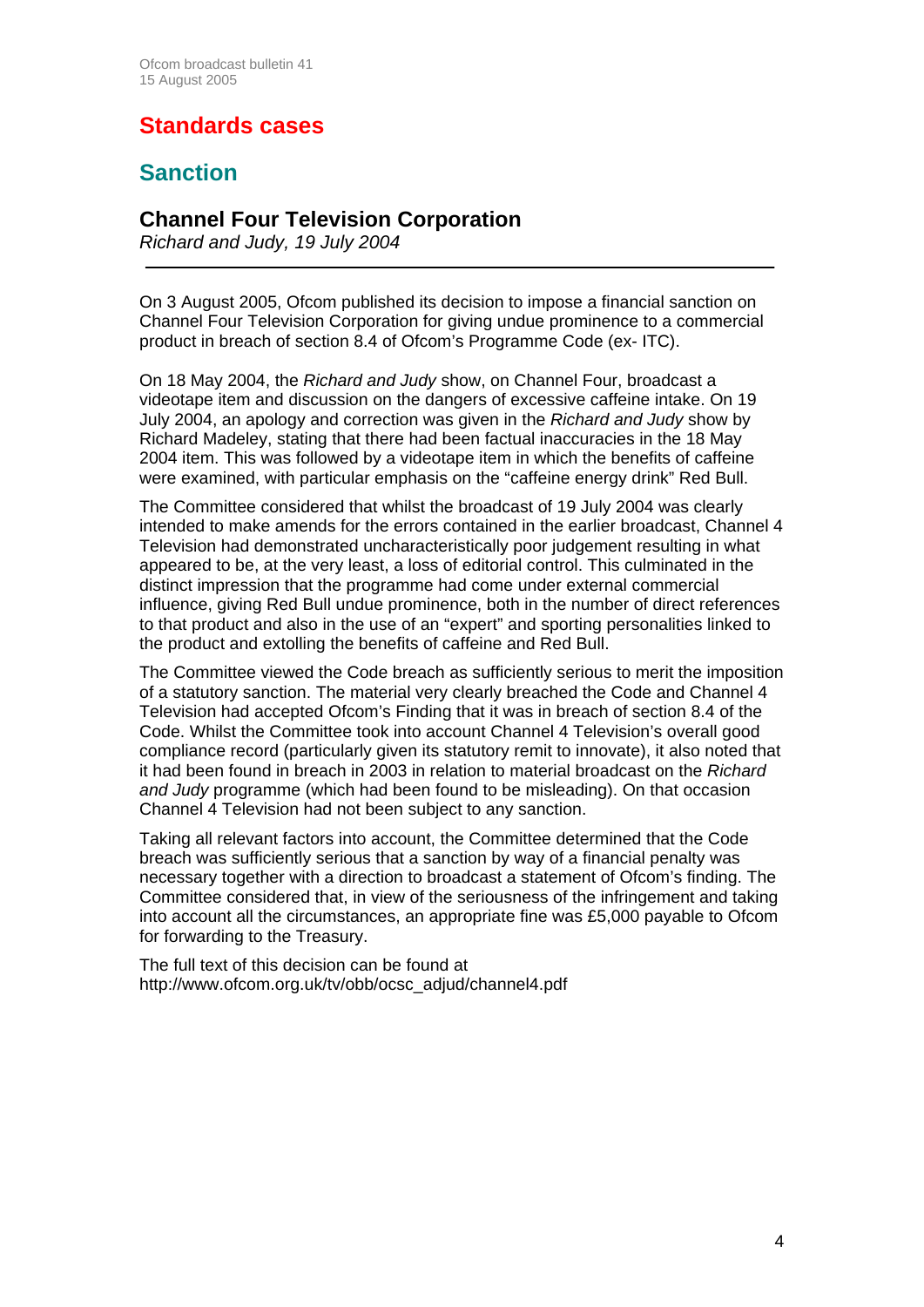# **In Breach**

### **Britain's Streets of Vice**

*BBC 1, 28 February 2005 – 3 March 2005, 09:15*

#### **Introduction**

This series comprised of four documentaries which dealt with the manifestations of 'vice' (in this case drugs and sex) on Britain's streets.

We received 58 complaints from viewers who felt that the content was unsuitable for broadcast at that time in the morning. Eight viewers said that they had been watching with young children, and others were concerned that, because of extreme weather conditions in some areas, children might not have been in school.

Although it was not always clear which of the programmes viewers were referring to, we received complaints about each of the four programmes. Seven viewers were particularly concerned about the third programme, which looked at brothels. The vast majority of complaints were about the last programme in the series, which focused on the growth in the pornography industry.

#### **Response**

The BBC said that the emphasis of its daytime service had been refocused in recent years, making serious and informative material available to adult viewers during the day, particularly in the morning. Audience reaction had confirmed that viewers welcomed this *"window on the world"*.

The four programmes in question were intended as serious and informative documentaries studying, from the inside, significant aspects of social change, and were prepared in consultation with relevant charities and other support and advice organisations.

The BBC went on to say that the discussion of social and sexual developments was not new on daytime television: morning talkshows had a long tradition of giving people the chance to speak frankly about their problems in these areas.

This series of *Streets of Vice* was specifically scheduled to run during term time and had been carefully considered at a senior level before transmission. Each programme was preceded by an announcement describing what viewers were about to see. The proportion of under-15s viewing was half the weekday average for BBC1 at that time in the morning.

The BBC said that the programmes did not promote the activities depicted. Care was taken to disguise, or confine to middle-distance shots, any material which was likely to have struck most adult viewers as recognisably sexual. However, it acknowledged that although some viewers would have found the change in social attitudes depicted in the programme liberating, others - probably the majority - would find it distasteful and troubling. It was this disquiet, as much as the way the change was presented in the programme, which probably lay behind many of the complaints. And some viewers had expressed appreciation for the series, saying in the case of programme two, which showed the effects on young people of drug abuse, that it should be shown in schools.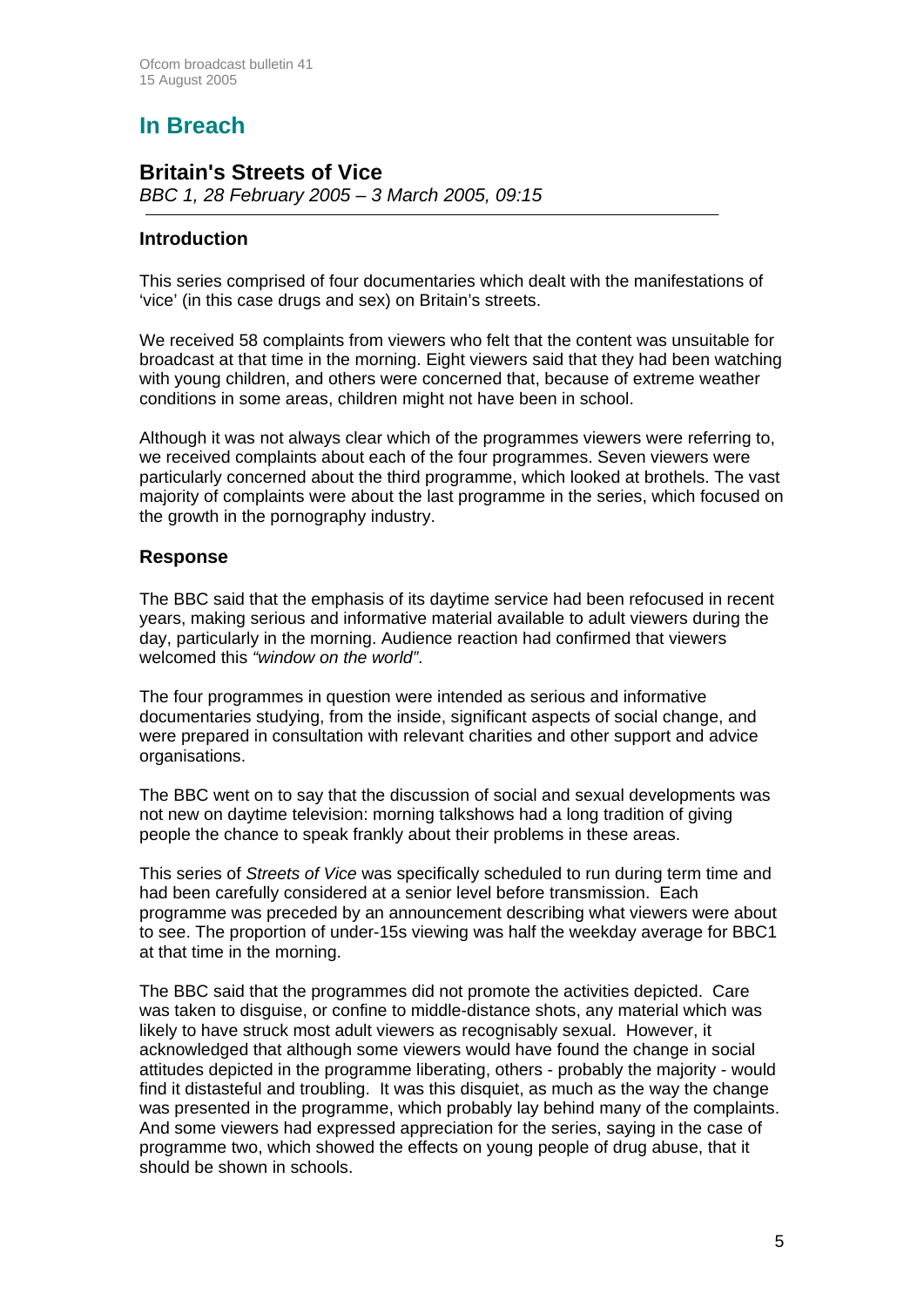As a result of the reaction to the final programme, however, the matter had been reviewed at a senior level in the BBC. A decision had been taken that any future plans to cover sexual themes in the daytime service would be scrutinised with particular care, and that this particular series would not be shown again at that time of day.

#### **Decision**

It is important that broadcasters are able to tackle controversial, challenging and difficult subject matter. Investigations such as the *Britain's Streets of Vice* series are manifestly in the public interest. However, the freedom to explore some issues may be restricted because of scheduling considerations.

Even though, during term time, daytime television is able to explore more adult themes, the key to the suitability of such programmes will always be the context, tone and imagery.

These observational programmes were 45 minutes long and focused on a single issue. The first, third and fourth were devoted to sexual themes: prostitution, brothels and pornography. The second explored drug abuse. The programmes were observational documentaries exploring adult themes and did not seek to glamorise or promote drugs or prostitution.

Although the first two programmes were serious in tone, and included significant commentary from the presenter, we were particularly concerned by graphic scenes of the preparation and taking, including by injection into the groin area, of illegal drugs that were not suitable for broadcast at that time (while noting that filming had been careful to disguise the mechanics of preparation and injection).

The third and fourth programmes were less serious in tone or commentary. The programme focusing on brothels included film of the workers' everyday lives (although not the sexual act), discussion of the services offered and relevant prices and discussion of the high level of earnings that could be achieved.

The fourth programme examined the pornography industry. In addition to film of the sex aids and toys now openly available in central London, magazine covers - some with explicit headlines - were also visible. One segment of the programme featured an explicit list on a PC screen of sexual topics. Contributors to the programme included two women who regularly had sex with subscribers to their internet sites in order to post the films on the web, and a 26 year old man said to be one of Britain's top gay porn stars. All spoke frankly of their experiences and some illustrations of their work were also shown – although graphic images were pixellated.

The programme featured one woman discussing her experiences as a dominatrix, making a living out of online pornography. Another woman told of being filmed by her partner having sex with up to twenty men at group sex sessions, for online publication.

The first three programmes were preceded by announcements which referred to "frank", "hard-hitting" or "graphic" content. The announcement before the fourth stated the "last programme of the series looks at the growing pornography business, including male homosexual pornography". However it was clear that these had not prepared the complainants for the strength of the content which was unexpected at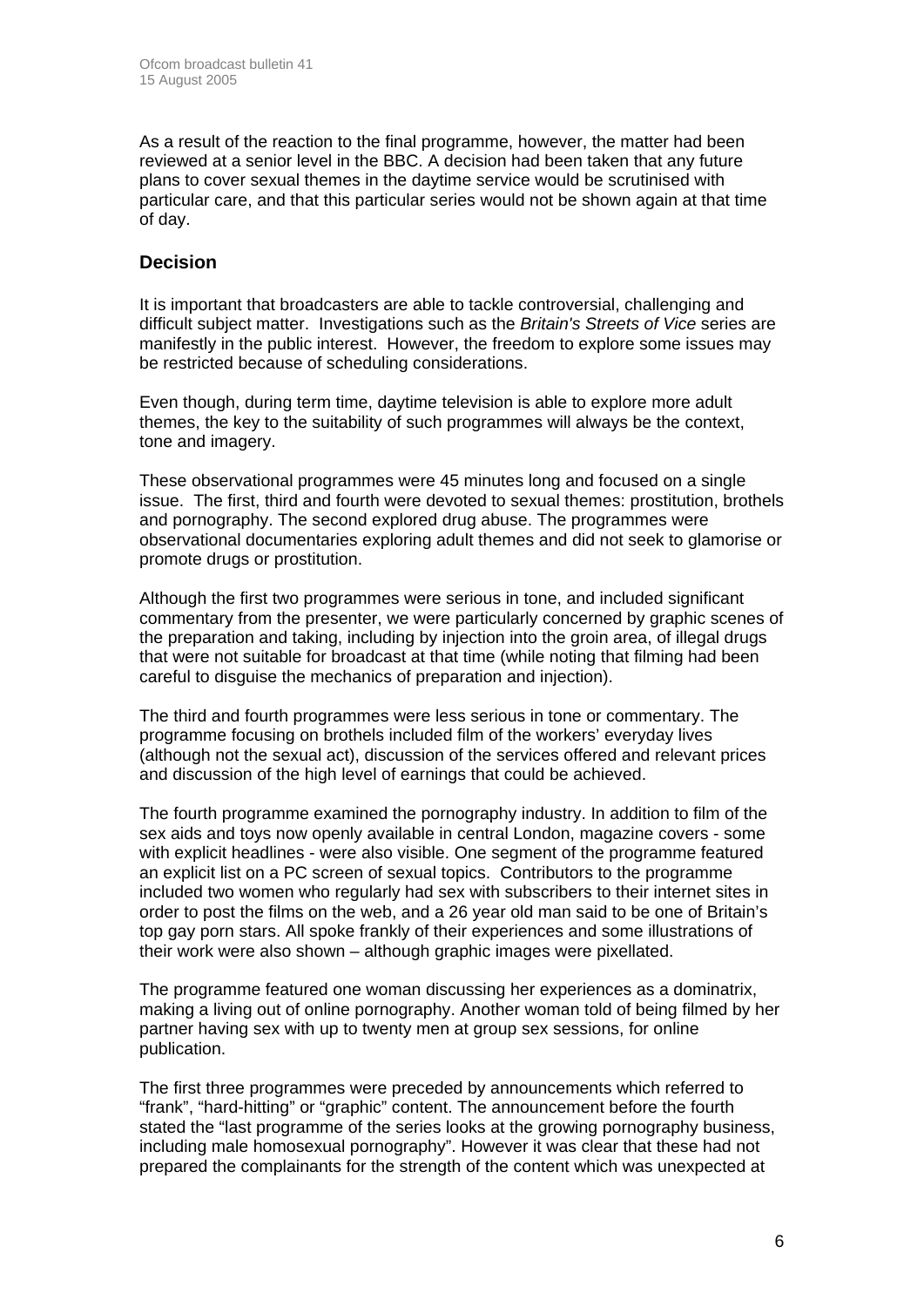this time of day. We note the research finding that, throughout the week in question, fewer children than usual were viewing at that time. Even so, we consider that the last two programmes in particular were not suitable for a young child audience, and despite the termtime scheduling, the localised severe weather demonstrated its potential risks.

While challenging subject matter does have a place in the pre-watershed schedule, the programmes' concentration on intimate themes was unremitting. They also used imagery and descriptions which took the content beyond the normal level of discussion in, for example, talkshows, at that time of day. In this context, the scenes of drug preparation and use in the first and second programmes, and the sexual images and references in the third and fourth programmes, while far from glamorising or condoning the activities depicted and while properly acknowledging the risks posed by the lifestyles depicted, went beyond viewer expectation for BBC1 at this time of day and were therefore inappropriately scheduled.

**The elements of the series outlined in the decision were unsuitable for broadcast at that time and were in contravention of the Code**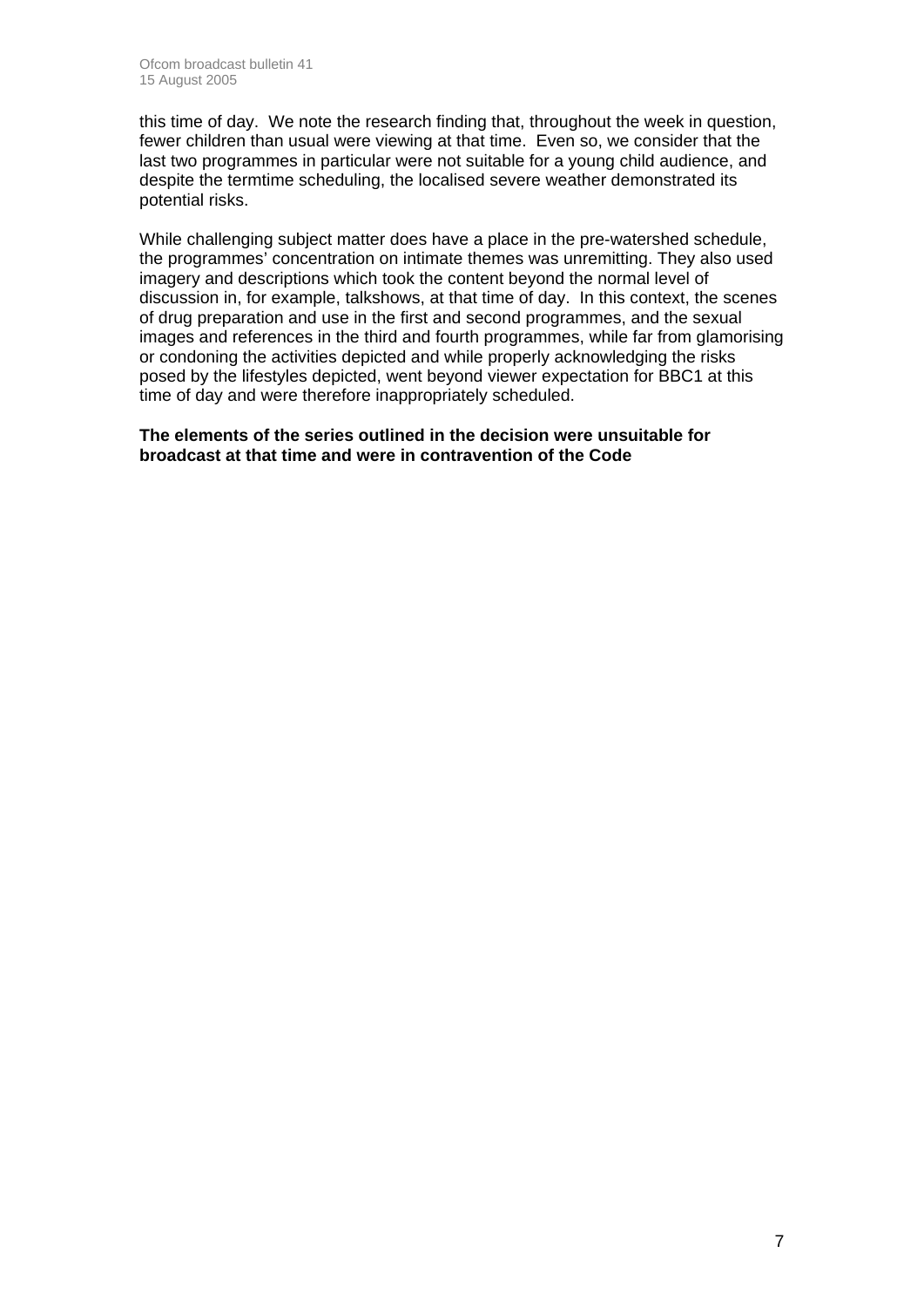Ofcom broadcast bulletin 41 15 August 2005

## **Resolved**

**BBC News 24**  *BBC News 24, 11 March 2005, 09:45*  **Sky News**  *Sky News, 31 May 2005, 14:45*

#### **Introduction**

Two viewers complained about the use of the word "fuck" in these reports. The BBC item concerned the launch of a Commission for Africa report. The Sky report concerned a press conference for Live8.

#### **Response**

The BBC said that the audience for *News 24* contained very few children and that adult viewers were aware that breaking news will sometimes contain material which is disturbing. Such an audience would be aware that Bob Geldof might use 'the odd expletive'. Even so, the BBC editorial team was closely monitoring the output and was ready to pull out of the event if the language became consistently offensive.

The speech was 10 minutes long, but the word "fuck" was only used twice – to emphasise the speaker's anger at the suffering of African children. The BBC believed that the transmission of such strong language – even before the watershed - was acceptable on this rare occasion.

Sky said that it had cut back to the studio almost immediately after the swearing. The studio presenters had remarked on the fact that the speaker must have been overwhelmed by emotion to use such language. This demonstrated that the presenters immediately understood that some viewers might have been upset by the language used, but set in context the powerful feelings that the subject of poverty in Africa provoked.

Later that afternoon, before an interview with Bob Geldof, the presenter had warned "You're live, please don't swear" and no offensive language was used during that interview.

Sky was not aware that there was any specific warning to the Live8 panel about swearing, but they would have been aware that it was being transmitted live on all the main news channels.

Sky's presenters were all extremely sensitive to potential swearing on air by any live interviewee, and would usually stop an interview quickly and apologise. Although Bob Geldof did have a reputation for swearing on air, Sky news had interviewed him many times without incident.

#### **Decision**

The Code on Standards, which applies to the BBC, states that "there is rarely ever any justification for the use on television of offensive language before the watershed" and that "broadcasters must be alert to, and guard against, the use of such language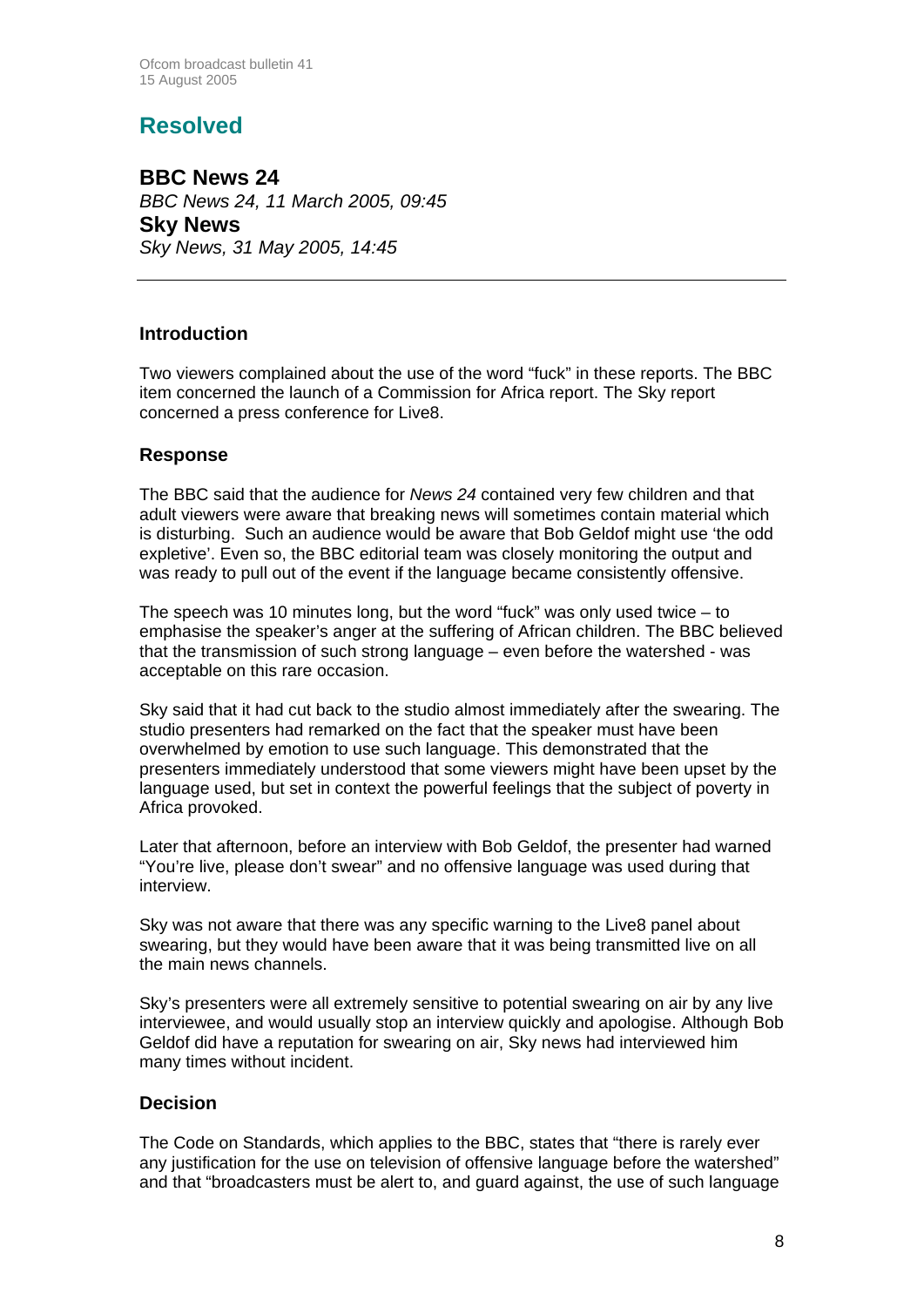in live programmes".

The Code applying to Sky News, the Programme Code, notes that "there is no absolute ban on the use of bad language….Offence is most likely if the language is contrary to audience expectations. The most offensive language must not be used before the watershed…."

Swearwords of this strength are almost always unacceptable pre-watershed. We appreciate that the words were, in the main, used to convey a great strength of feeling. News channels do have an overwhelmingly adult audience and it was clear that, on this occasion, the language had not been used to intentionally shock or sensationalise. However we appreciate Sky News' recognition of the issue and the steps it took to address this and prevent further occurrences. In these very unusual circumstances, we consider that the language would not have exceeded the expectations of the majority watching these channels. However we would not expect to see a repetition of this and certainly not for such language to become commonplace, despite the target audience of a channel for its pre-watershed programmes. In the future, we would expect pre-watershed news bulletins to include such language only when the language, *itself*, is the story, rather than being incidental to it.

**BBC News – not in contravention Sky News – Resolved**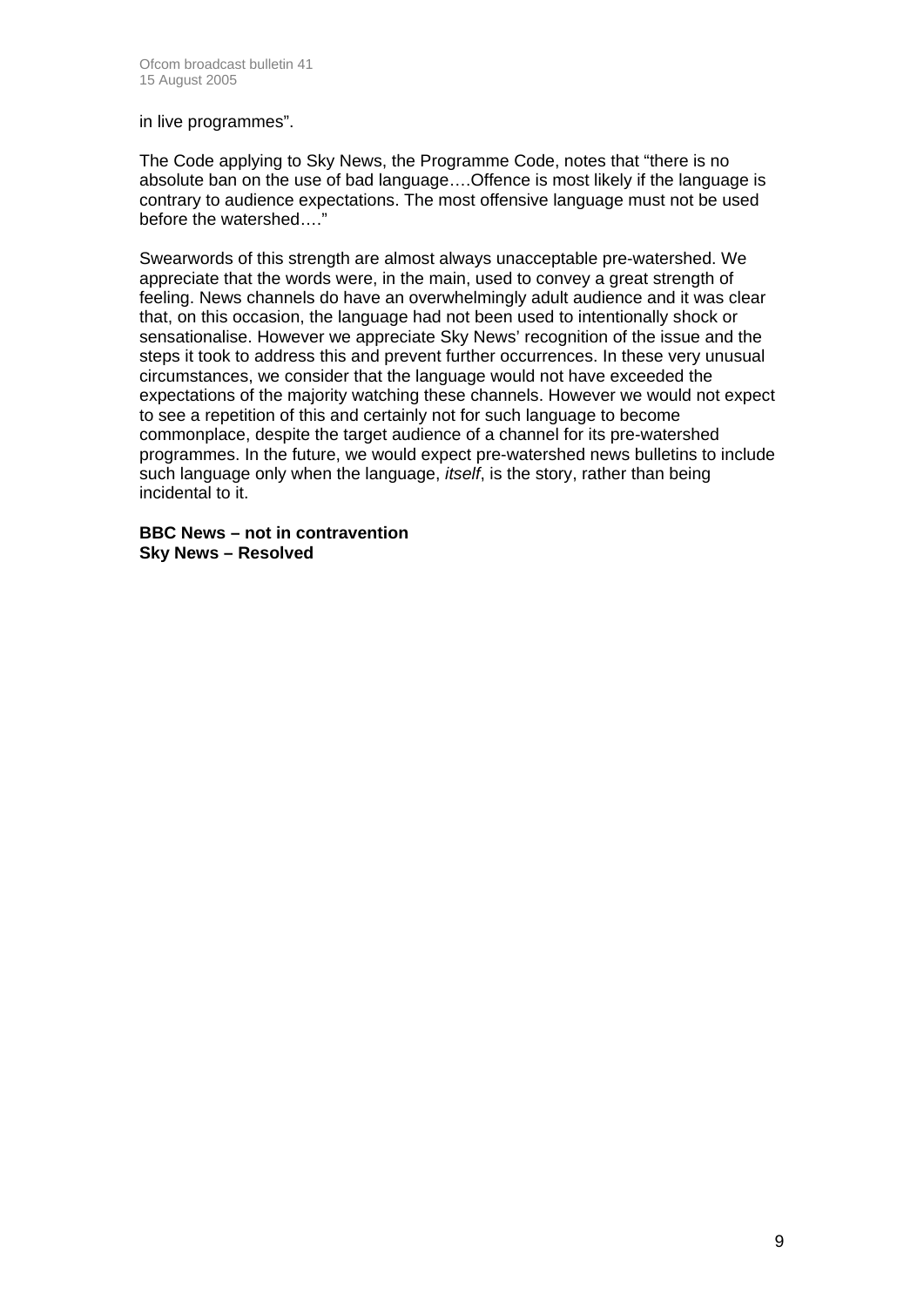## **Nip/Tuck trailer**

*Discovery Kids, 20 May 2005, 12:30*

#### **Introduction**

A viewer was concerned by the showing of this trailer about cosmetic surgery at a time when her young child was watching cartoons.

#### **Response**

Discovery apologised for showing this trailer on its channel which caters for children. Normally each Discovery channel would review the trailer to make sure that it was appropriate for their particular audience. On this occasion, the procedure was not followed. As a result of this oversight, the broadcaster was undertaking new training for its staff and would ensure that due emphasis was placed on the scheduling of promotions.

#### **Decision**

We welcomed the action taken by the broadcaster to ensure that trailers are appropriately scheduled in future. As steps had been taken to prevent any future recurrence, we consider the matter resolved.

#### **Complaint resolved**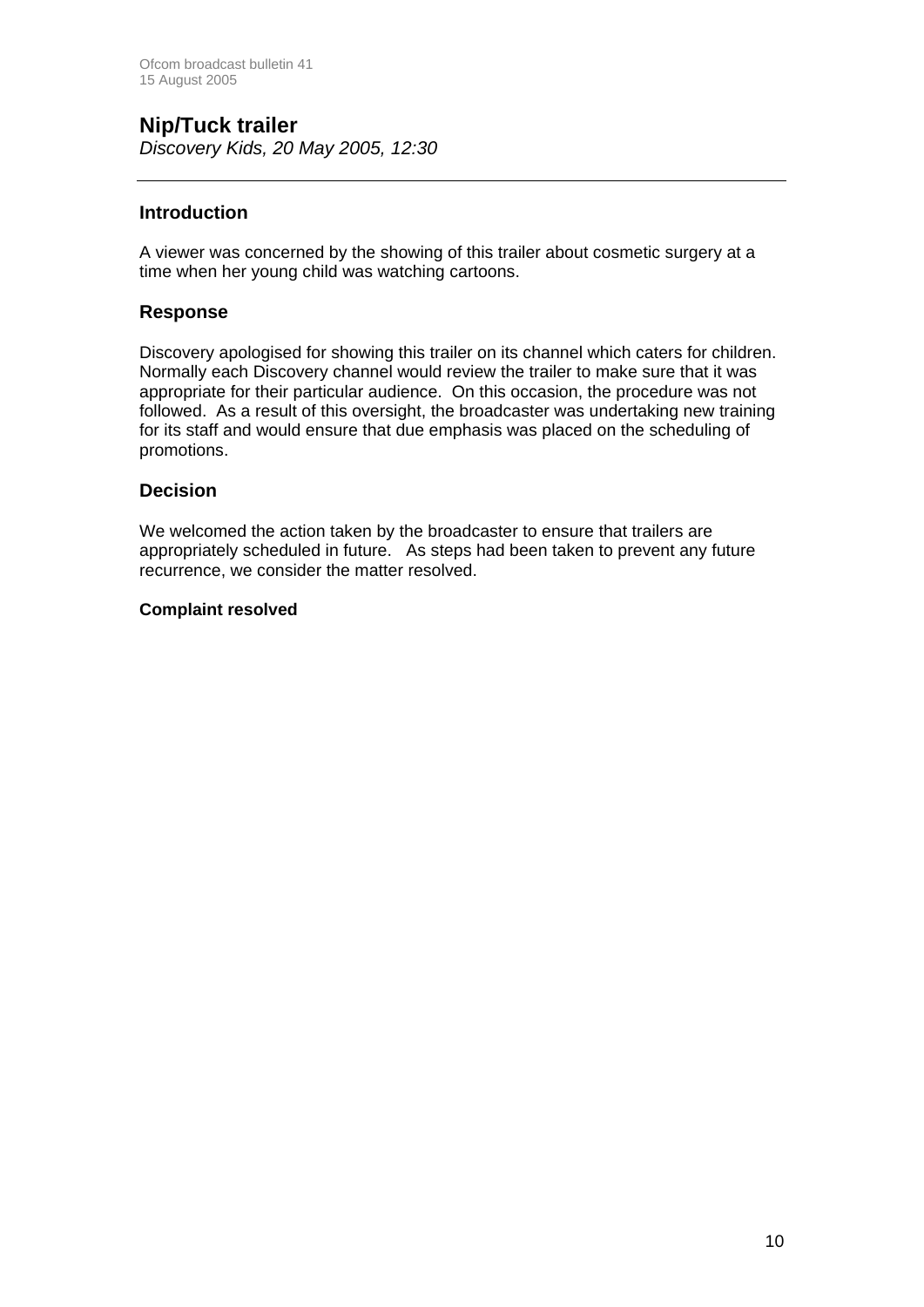# **Fairness and Privacy Cases**

Where a complaint is not upheld there is only a note of the outcome. For a copy of a full adjudication, whether the complaint is upheld or not, go to Ofcom's website at www.ofcom.org.uk/bulletins/ or send a stamped addressed envelope to: Ofcom, Riverside House, 2a Southwark Bridge Road, London SE1 9HA.

## Not Upheld

| <b>Complainant</b>                                               | Programme                | Date &<br><b>Broadcaster</b>              | <b>Type of complaint</b>                                          |
|------------------------------------------------------------------|--------------------------|-------------------------------------------|-------------------------------------------------------------------|
| Mr A                                                             | Tenants from<br>Hell     | ITV <sub>1</sub><br>16 December<br>2003   | Unfair treatment<br>and unwarranted<br>infringement of<br>privacy |
| Miss Angela<br>Ferguson                                          | <b>Calendar News</b>     | ITV <sub>1</sub><br>10 June 2004          | Unfair treatment                                                  |
| Mr Sean Crossman                                                 | The Antiques<br>Roadshow | BBC1<br>$3$ and $8$<br>October 2004       | Unfair treatment                                                  |
| Springfield Retail<br>Limited, trading as<br>'Art'               | Reporting<br>Scotland    | BBC1<br>(Scotland)<br>17 November<br>2003 | Unfair treatment                                                  |
| Mr Bryan King on<br>behalf of Pelmets<br>Plus                    | How Not To<br>Decorate   | Five<br>15 August<br>2004                 | Unfair treatment                                                  |
| Mr Philip Miller MBE<br>on behalf of<br><b>Stockvale Limited</b> | The Nick Ferrari<br>Show | <b>LBC</b><br>20 August<br>2004           | Unfair treatment                                                  |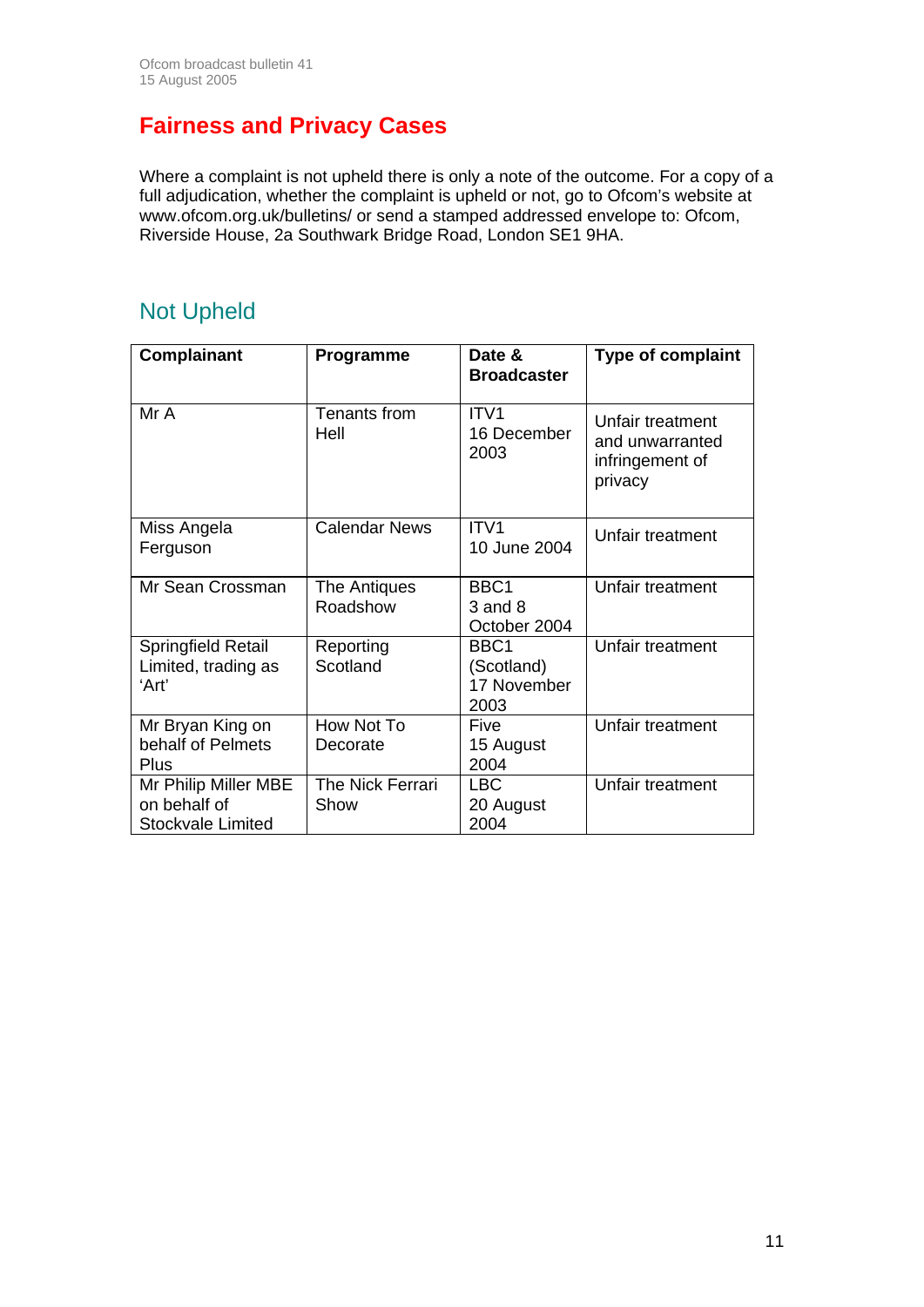## **Other programmes not in breach/out of remit 13 July – 26 July**

| Programme                            | <b>Trans Date</b> | <b>Channel</b>   | Category     | No. of<br>complaints |
|--------------------------------------|-------------------|------------------|--------------|----------------------|
|                                      |                   |                  |              |                      |
| 18 Stone of Idiot                    | 01/07/2005        | Channel 4        | Language     | 1                    |
| A - Z of EastEnders                  | 28/03/2005        | BBC1             | Language     | $\overline{2}$       |
| A Bear's Tale                        | 11/07/2005        | Channel 4        | Offence      | 1                    |
| <b>Bad Girls</b>                     | 05/07/2005        | ITV1             | Violence     | $\overline{2}$       |
| <b>Baddiel and Skinner Unplanned</b> | 05/07/2005        | ITV1             | Offence      | 1                    |
| <b>BBC News</b>                      | 14/07/2005        | BBC1             | Offence      | 1                    |
| <b>BBC News</b>                      | 14/06/2005        | BBC1             | Accuracy     | 1                    |
| <b>BBC News</b>                      | 22/07/2005        | BBC1             | Impartiality | 1                    |
| Big Brother 6                        | 21/06/2005        | Channel 4        | Offence      | 1                    |
| Big Brother 6                        | 24/06/2005        | Channel 4        | Offence      | $\overline{2}$       |
| Big Brother 6                        | 01/07/2005        | Channel 4        | Offence      | 1                    |
| Big Brother 6                        | 23/06/2005        | Channel 4        | Offence      | 1                    |
| Big Brother 6                        | 08/07/2005        | Channel 4        | Offence      | 2                    |
| Big Brother 6                        | 15/07/2005        | Channel 4        | Misleading   | $\overline{2}$       |
| Big Brother 6                        | 21/06/2005        | Channel 4        | Offence      | 1                    |
| Big Brother 6                        | 20/07/2005        | Channel 4        | Offence      | 1                    |
| Big Brother 6                        | 19/07/2005        | Channel 4        | Offence      | 3                    |
| Big Brother 6                        | 20/07/2005        | Channel 4        | Offence      | 3                    |
| Big Brother 6                        | 23/07/2005        | Channel 4        | Language     | 1                    |
| Big Brother 6                        | 22/07/2005        | Channel 4        | Offence      | 1                    |
| Big Brother's Big Mouth              | 11/07/2005        | E <sub>4</sub>   | Other        | 1                    |
| <b>Big Game TV</b>                   | 22/07/2005        | ITV <sub>2</sub> | Offence      | 1                    |
| Bremner, Bird & Fortune              | 13/03/2005        | Channel 4        | Offence      | 1                    |
| CD:UK                                | 26/03/2005        | ITV1             | Offence      | 1                    |
| <b>Channel 4 News</b>                | 10/05/2005        | Channel 4        | Language     | 3                    |
| Channel 4 News                       | 11/07/2005        | Channel 4        | Impartiality | 1                    |
| Choice FM                            | 10/07/2005        | Choice FM        | Offence      | 1                    |
| Close Encounters of the Third Kind   | 04/07/2005        | Channel 4        | Language     | 1                    |
| Close Encounters of the Third Kind   | 03/07/2005        | Channel 4        | Scheduling   | 1                    |
| <b>Coronation Street</b>             | 10/07/2005        | ITV1             | Offence      | 1                    |
| <b>Coronation Street</b>             | 18/07/2005        | ITV1             | Offence      | 3                    |
| <b>Coronation Street</b>             | 12/06/2005        | ITV1             | Offence      | 1                    |
| <b>Country Cops</b>                  | 20/07/2005        | BBC <sub>2</sub> | Offence      | 1                    |
| CSI: Crime Scene                     | 28/06/2005        | Five             | Offence      | 1                    |
| CSI: Crime Scene                     | 12/07/2005        | Five             | Offence      | 1                    |
| Dambusters                           | 14/05/2005        | Channel 4        | Offence      |                      |
| Deadwood                             | 21/09/2004        | Sky One          | Language     |                      |
| Denis Norden's Laughter File         | 05/07/2005        | ITV1             | Offence      | 1                    |
| Derren Brown: Trick of the Mind      | 30/06/2005        | Channel 4        | Offence      | 1                    |
| Donovan                              | 24/07/2005        | ITV1             | Offence      | 1                    |
| Dr Who                               | 21/05/2005        | BBC1             | Offence      | $\overline{2}$       |
| Drawn Together                       | 08/05/2005        | <b>MTV</b>       | Offence      | 1                    |
|                                      |                   |                  | Sexual       |                      |
| Dream Team                           | 20/11/2004        | Sky One          | Portrayal    |                      |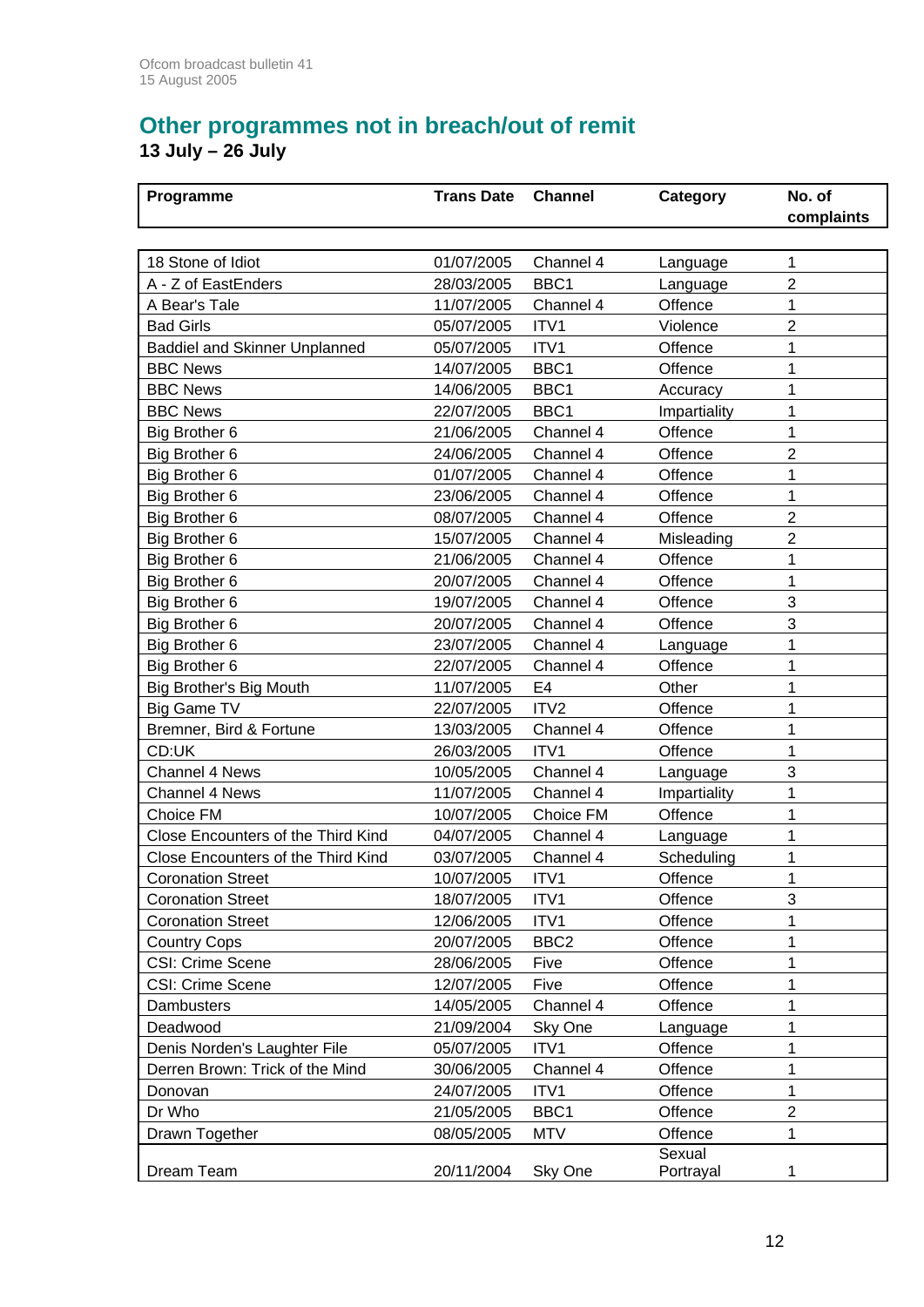| <b>Entertainment Now</b>         | 09/07/2005 | ITV1                 | Offence      | 1              |
|----------------------------------|------------|----------------------|--------------|----------------|
| Feedback                         | 03/07/2005 | Radio 4              | Misleading   | 1              |
| <b>Fox News</b>                  | 07/07/2005 | <b>Fox News</b>      | Offence      | 3              |
| <b>Fox News</b>                  | 08/07/2005 | <b>Fox News</b>      | Offence      | $\overline{2}$ |
| Friday Night With Jonathan Ross  | 06/05/2005 | BBC1                 | Language     | 1              |
| Friday Night With Jonathan Ross  | 19/07/2005 | BBC1                 | Offence      | 1              |
| Full on Food                     | 20/07/2005 | BBC <sub>2</sub>     | Offence      | 1              |
| Geldof in Africa                 | 04/07/2005 | BBC1                 | Offence      | 1              |
| Glastonbury                      | 25/06/2005 | BBC <sub>3</sub>     | Language     | 1              |
| Glastonbury                      | 26/06/2005 | BBC <sub>3</sub>     | Language     | 1              |
| <b>GMTV</b>                      | 27/02/2005 | ITV1                 | Impartiality | 1              |
| <b>GMTV</b>                      | 14/04/2005 | ITV1                 | Accuracy     | $\mathbf{1}$   |
| <b>GMTV</b>                      | 08/07/2005 | ITV1                 | Offence      | $\overline{2}$ |
| <b>GMTV</b>                      | 12/07/2005 | ITV1                 | Offence      | 1              |
| <b>GMTV</b>                      | 09/07/2005 | ITV1                 | Offence      | 1              |
| <b>GMTV</b>                      | 20/07/2005 | ITV1                 | Offence      | 1              |
| <b>GMTV</b>                      | 22/07/2005 | ITV1                 | Offence      | 1              |
| Heresy                           | 20/07/2005 | <b>BBC</b>           | Offence      | 1              |
| Hollyoaks                        | 11/11/2004 | Channel 4            | Offence      | 1              |
| Invicta FM                       | 09/07/2005 | Invicta FM           | Offence      | 1              |
| It Shouldn't Happen on TV Awards |            |                      |              |                |
| Show                             | 09/07/2005 | ITV1                 | Offence      | 1              |
| <b>ITV News</b>                  | 07/07/2005 | ITV1                 | Accuracy     | 1              |
| <b>ITV News</b>                  | 09/07/2005 | ITV1                 | Offence      | 1              |
| <b>ITV News</b>                  | 08/07/2005 | ITV1                 | Offence      | 1              |
| <b>ITV News</b>                  | 13/07/2005 | ITV1                 | Offence      | 1              |
| <b>ITV News</b>                  | 12/07/2005 | ITV1                 | Offence      | 1              |
| <b>ITV News</b>                  | 22/07/2005 | ITV1                 | Offence      | 1              |
| Jamie's School Dinners           | 10/07/2005 | E <sub>4</sub>       | Offence      | 1              |
| Jeremy Vine                      | 13/07/2005 | <b>BBC Radio 2</b>   | Offence      | 1              |
| Jonathan Ross                    | 02/07/2005 | BBC1                 | Language     | 1              |
| <b>LBC Programme</b>             | 21/06/2005 | LBC97.3              | Offence      | 1              |
| <b>LBC Programme</b>             | 30/06/2005 | LBC97.3              | Offence      | $\mathbf{1}$   |
| Man vs Beast USA                 | 13/07/2005 | ITV1                 | Offence      | 1              |
| Man vs Beast USA                 | 14/07/2005 | ITV <sub>2</sub>     | Offence      | 1              |
| Man vs Beast USA                 | 15/07/2005 | ITV2                 | Offence      | 1              |
| Man vs Beast USA                 | 18/07/2005 | ITV <sub>2</sub>     | Offence      | 1              |
| Nanny 911                        | 02/06/2005 | ITV1                 | Language     | 1              |
|                                  |            | Satellite &          |              |                |
| Nation 217                       | 06/01/2005 | Cable                | Other        | 1              |
| Nation 217                       | 10/07/2005 | Nation 217           | Offence      | 1              |
| Parkinson                        | 19/03/2005 | ITV1                 | Language     | 3              |
| <b>Question Time</b>             | 07/07/2005 | BBC1                 | Offence      | 1              |
| <b>Quiz Nation</b>               | 11/06/2005 | Satellite &<br>Cable | Misleading   | 1              |
| Quiz TV                          | 18/07/2005 | Quiz TV              | Offence      | 1              |
| Quiz TV                          | 20/07/2005 | Quiz TV              | Offence      | 1              |
| Ramsay's Kitchen Nightmares      | 05/07/2005 | Channel 4            | Offence      | 1              |
| Ramsay's Kitchen Nightmares -    |            |                      |              |                |
| Revisited                        | 12/07/2005 | Channel 4            | Language     | 1              |
|                                  |            |                      | Sexual       |                |
| Richard and Judy                 | 23/06/2005 | Channel 4            | Portrayal    | 1              |